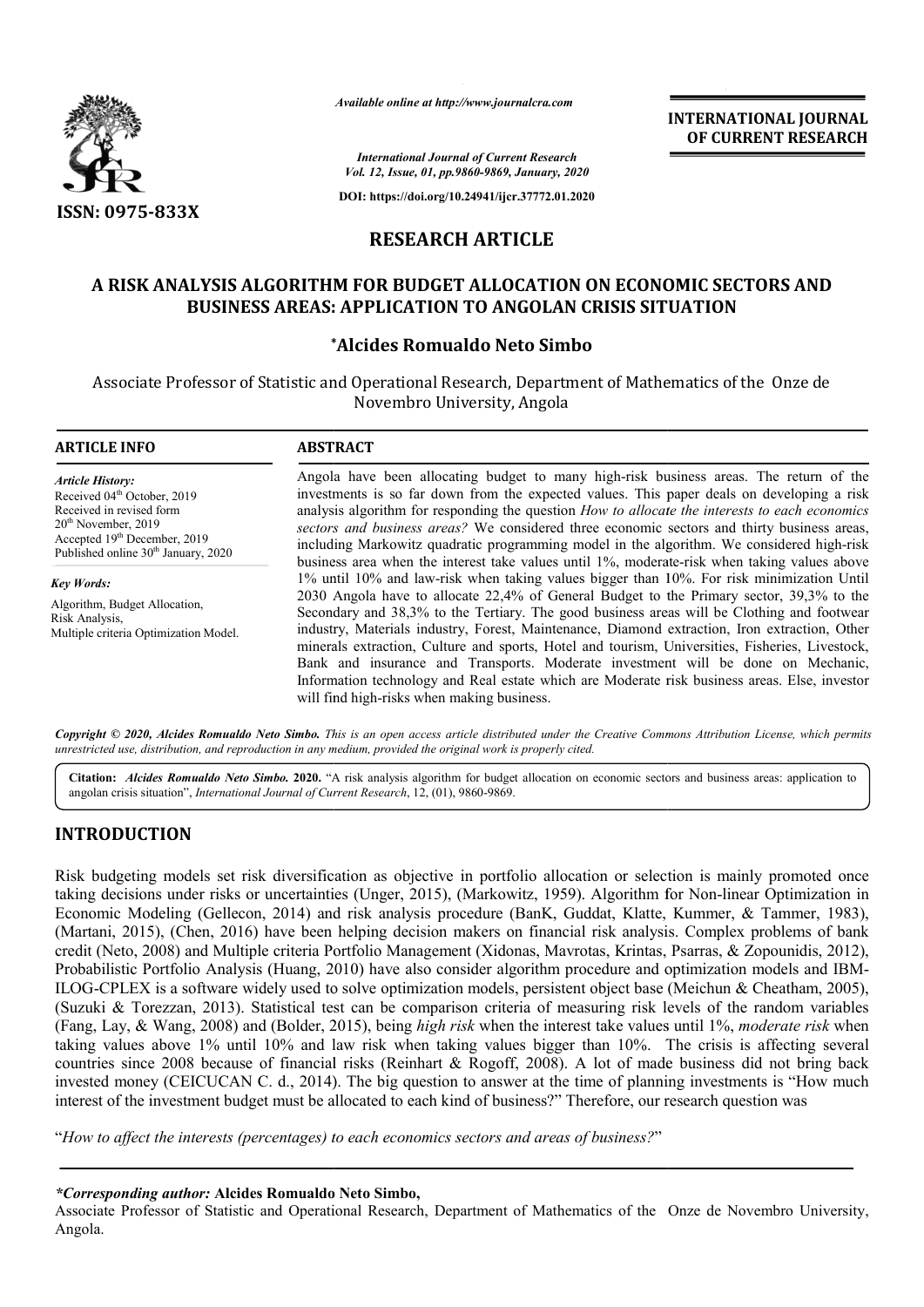This paper deals on developing risk analysis algorithm for budget allocation on the economic sectors and business areas, for helping the governments, companies, embassies, business mans and whoever, to take the best decisions under risk when planning investments or business on each area of the Primary, Secondary and Tertiary sectors. The results and discussion of its applications in Angola are presented in this research.

# **MATERIALS AND METHODS**

# **Keywords definition**

**Flux gram:** schematic representation of sequential precision instructions for calculi or for solving specific problem.

**Algorithm:** set of precision instructions for calculi or for solving specific problem. Consider many properties: 1) Input, 2) Output, 3) Definition, 4) Corrections, 5) Finite duration, 6) Effectiveness, and 7) Generality (Rosen, 2004).

**Risk:** Situation which unknown events may cause unexpected negative results.

**Risk measure:** magnitude risk determination of any event applying some statistics like Variance, Value at Risk (VAR), Conditional Value at Risk (CVAR), Men Value At Risk (MeanVAR) etc. Include classifying if the risk is high, moderate or law.

Risk analysis: Process of identifying and controlling events may cause negative unexpected results. Portfolio selection: Process of interest allocation to a set of businesses and risks. Multiple criteria optimization model: Given the functions  $f_1(x_1)$   $f_2(x_2)$ ,  $f_i(x_i)$ ,  $f_n(x_n)$  and the constraints  $g(x_1, x_2,..., x_i,..., x_n) \le 0$  or  $h(x_1, x_2,..., x_i,..., x_n) \ge 0$ . Multiple criteria optimization model is the expression written as the following forms:

Max  $f_1(x)$ , Max  $f_2(x_2)$ , ..., Min  $f_i(x_i)$ ,

..., Max  $f_n(x_n)$ 

Sujeito a:

 $g(x_1, x_2, \ldots, x_i, \ldots, x_n) \leq 0$ 

 $h(x_1, x_2, \ldots, x_i, \ldots, x_n) \geq 0$ 

 $x \ge 0, x_2 \ge 0, \ldots, x_i \ge 0 \ldots, x_n \ge 0$ 

Where  $x_1, x_2, \ldots, x_i, \ldots, x_n$  are decision variables (Sixto Ríos, 1993).

# **METHODOLOGY**

The algorithm has 12 steps as shown in the flux gram. Include forecasting values of allocated budget to the economic sectors and business areas for getting the expected values of decision parameters of the multiple criteria quadratic programming model of Markowitz and solving it minimizing risks for portfolio selection. We used OPL-CPLEX optimization tool of IBM to solve the model.

For its application on Angolan crisis until 2030, data from the years 2008 to 2018 of government budget allocation to economic sectors and its business areas were collected, like OGE (General Budget of the State) from MINFIN (Angolan Ministers of Finance), of Planning (MP) and from the institutions like, Study and Scientific Research Centre of Catholic University of Angola (CEICUCAN). To classify the level of risk we considered *high risk business area* when the interest (Decision variable of the model) had take values until 1%, *moderate risk business area* if above 1% until 10% and *law risk*  if bigger than 10%.

**Flux gram of the Algorithm:** The sequential steps of the risk analysis algorithm are represented on the following flux gram: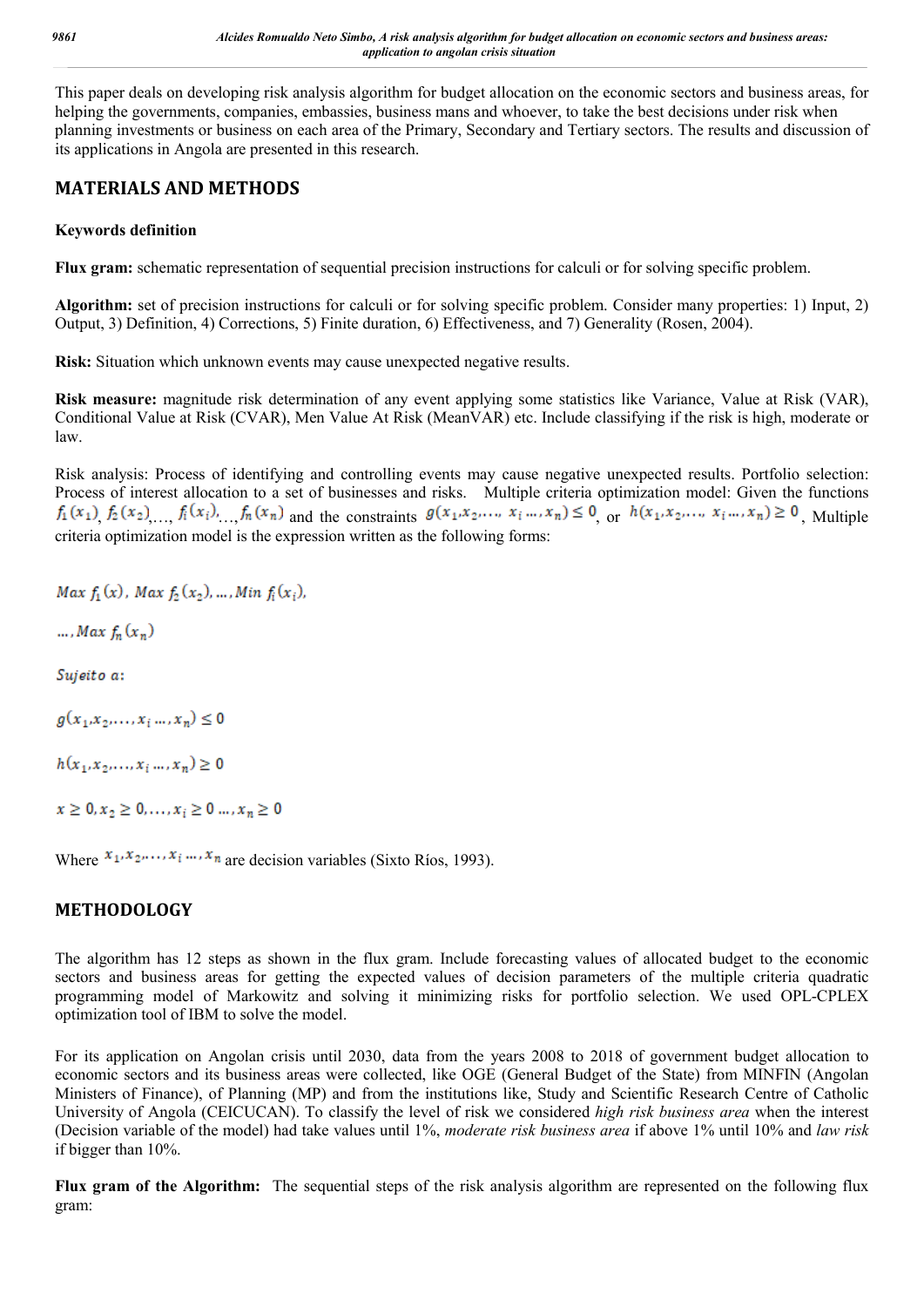



**Figure 1. Flux gram of the algorithm**

**Application to analyze Angolan Crisis Situation:** Crisis is affecting Angola since the second semester of 2008, delaying the government financial decentralization program (CEICUCAN C. d., 2011). Efforts have been developed to reduce the negative impact to the economic and financial system, but the results of investments do not bring significant risks reduction (CEICUCAN C. d., 2014) because the economic studies and the government decisions making staff did not take in account the risk aversion strategy, the optimization model and several steps and elements we considered on the algorithm even expecting to invest 604 billion of USD from 2015 to 2025 to minimize the crisis. This section shows in details the implementation of the algorithm and the optimization model for Angolan crisis risk analysis situation and how the government would allocate the OGE to different economic sectors and business area from 2008 to 2030.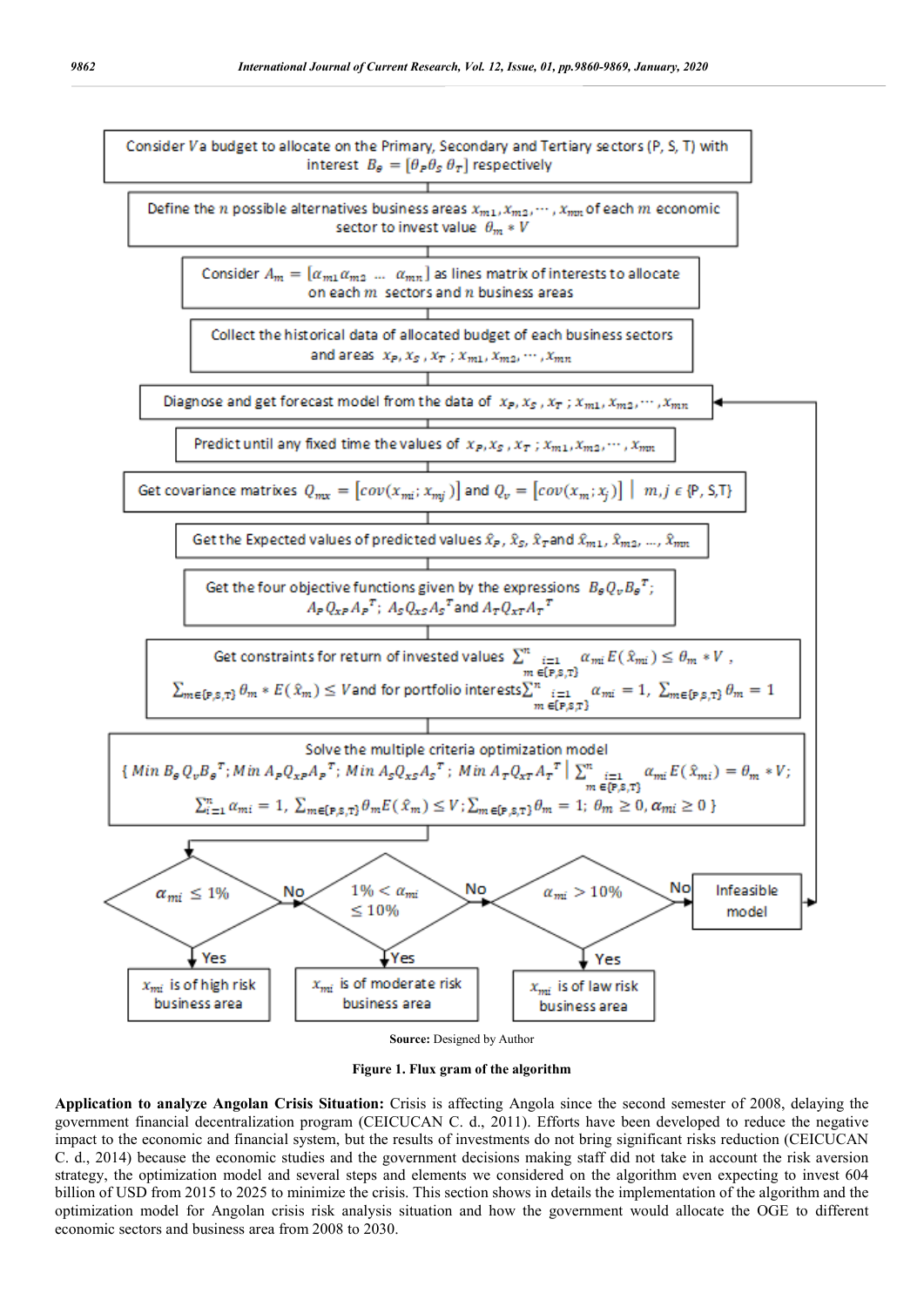### **Risk Minimization Modeling**

A) *Economic sectors*: Primary (1), Secondary (2) and Tertiary (3)

1.*Decision variables (interest):*  $\theta_1$  = Interest for Primary sector;  $\theta_2$  = Interest for Secondary sector;  $\theta_3$  = Interest for Tertiary sector. The interest matrix is  $B_{\theta} = [\theta_1 \ \theta_2 \ \theta_3].$ <br>2. Decision parameters:  $x_1 =$  historical

*Decision parameters*:  $x_1$  = historical amounts invested on Primary sector;  $x_2$  = historical amounts invested on Secondary sector;  $x_3$  = historical amounts invested on Tertiary sector.

**Table 1. Expected Value to allocate on the three economic sectors from 2019 until 2030**

| Parameter      | <b>Billions of USD</b> |  |
|----------------|------------------------|--|
| $E(\hat{x}_1)$ | 12                     |  |
| $E(\hat{x}_2)$ | 17.4                   |  |
| $E(\hat{x}_3)$ | 10, 8                  |  |
|                | 10 2                   |  |
|                |                        |  |

Covariance matrix of amount invested on three economic sectors  $\left( \frac{Q_{\theta}}{\theta} \right)$ :

$$
Q_{\theta} = \begin{bmatrix} 0.756 & 0.33 & -0.612 \\ 0.33 & 0.666 & -0.708 \\ -0.612 & -0.708 & 1.254 \end{bmatrix}
$$

Source: Calculated from historical data (2008-2018)

## **Objective Function:**

$$
B_{\theta} \cdot Q_{\theta} \cdot B_{\theta}^{T} = \begin{bmatrix} \theta_{1} \\ \theta_{2} \\ \theta_{3} \end{bmatrix}^{T} \cdot \begin{bmatrix} 0.756 & 0.33 & -0.612 \\ 0.33 & 0.666 & -0.708 \\ -0.612 & -0.708 & 1.254 \end{bmatrix} \cdot \begin{bmatrix} \theta_{1} \\ \theta_{2} \\ \theta_{3} \end{bmatrix} = 0.756 \theta_{1}^{2} + 0.66 \theta_{1} \theta_{2} - 1.224 \theta_{1} \theta_{3} + 0.666 \theta_{2}^{2} - 1.416 \theta_{2} \theta_{3} + 1.254 \theta_{3}^{2}
$$

## **Constraints of the three economics sector**

 $12\theta_1 + 17,4\theta_2 + 10,8\theta_3 \le 40,2$  $\theta_1 + \theta_2 + \theta_3 = 1$  $\theta_1 \geq 0$ ;  $\theta_2 \geq 0$ ;  $\theta_3 \geq 0$ 

#### **Business areas of each sector:**

## *Primary sector***:**

*Decision Variables (Interest):*  $a_{11} =$  Interest for Agriculture,  $a_{12} =$  Interest for Forests,  $a_{13} =$  Interest for Fisheries;  $a_{14} =$  Interest for livestock,  $a_{15} =$  Interest for Oil and Gas,  $a_{16} =$  Interest for Diamonds  $a_{17} =$  Interest for iron, Interest for Fisheries and  $a_{18} =$ Interest for other minerals. The interest matrix is

 $A_{x1} = \begin{bmatrix} \alpha_{11} & \alpha_{12} & \alpha_{13} & \alpha_{14} & \alpha_{15} & \alpha_{16} & \alpha_{17} & \alpha_{18} \end{bmatrix}$ 

*2.Decision Parameters:*  $x_{11}$  historical amounts invested on Agriculture,  $x_{12}$  = historical amounts invested on Forests,  $x_{13}$  = historical amounts invested on Fisheries;  $x_{14} =$  historical amounts invested on livestock,  $x_{15} =$  historical amounts invested on Oil and Gas,  $x_{16} =$  historical amounts invested on Diamonds,  $x_{17} =$  historical amounts invested on iron and  $x_{18} =$  historical amounts invested on other minerals;

**Table 2. Expected Values to allocate on the primary sector business areas from 2019 until 2030**

| Parameter             | <b>Billions of USD</b> |
|-----------------------|------------------------|
| $E(\hat{x}_{11})$     | 0.85                   |
| $E(\hat{x}_{12})$     | 0,08                   |
| $E(\hat{x}_{13})$     | 0,46                   |
| $E(\widehat{x}_{14})$ | 0,52                   |
| $E(\hat{x}_{15})$     | 23,72                  |
| $E(\hat{x}_{16})$     | 0.3                    |
| $E(\hat{x}_{17})$     | 0,09                   |
| $E(\widehat{x}_{18})$ | 0,04                   |

Source: Obtained from forecast values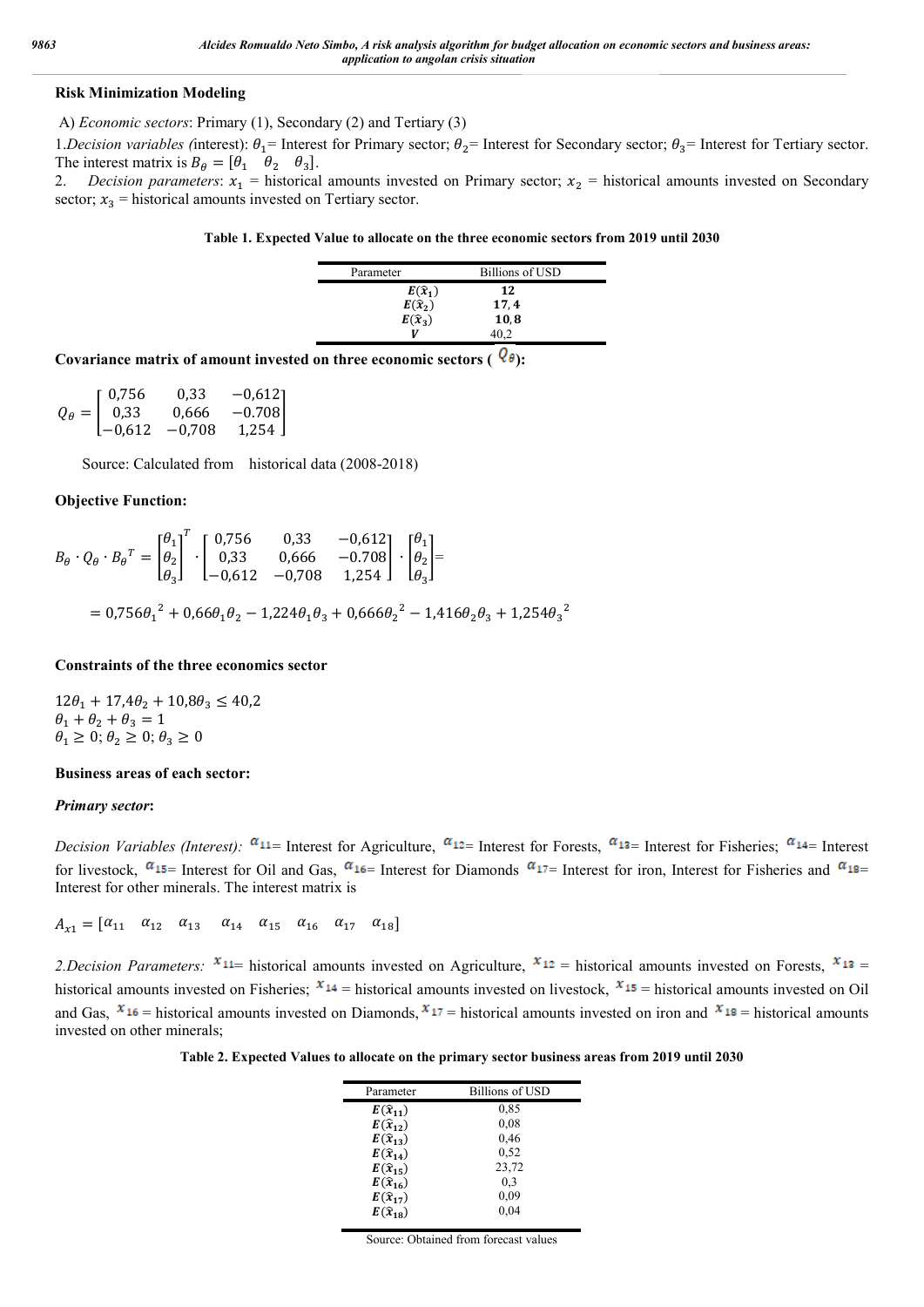**The Covariance Matrix of historical amounts invested on business areas of the Primary sector is given below:** 

|          | 0,1879              | 0,0004    | 0,0041    | 0.0076    | 2,6759    | 0.0027    | 0.0008    | $0,0004$ T |
|----------|---------------------|-----------|-----------|-----------|-----------|-----------|-----------|------------|
| $Q_{x1}$ | 0,0004              | 0,0005    | $-0,0004$ | 0,0021    | 0,2000    | $-0,0025$ | $-0,0007$ | $-0,0004$  |
|          | 0,0041              | $-0,0004$ | 0,0081    | 0,0032    | $-0,3204$ | $-0.0002$ | $-0,0001$ | 0,0000     |
|          | 0,0076              | 0,0021    | 0,0032    | 0,0177    | 0,6452    | $-0.0113$ | $-0,0032$ | $-0,0016$  |
|          | 2,6759              | 0,2000    | $-0,3204$ | 0.6452    | 125,93    | $-0.8243$ | $-0,2355$ | $-0.1178$  |
|          | 0,0027              | $-0,0025$ | $-0,0002$ | $-0,0113$ | $-0,8243$ | 0,0171    | 0,0049    | 0,0024     |
|          | 0,0008              | $-0,0007$ | $-0,0001$ | $-0,0032$ | $-0,2355$ | 0,0049    | 0,0014    | 0,0007     |
|          | L <sub>0.0004</sub> | $-0.0004$ | 0,0000    | $-0.0016$ | $-0.1178$ | 0,0024    | 0,0007    | 0,0003     |
|          |                     |           |           |           |           |           |           |            |

Source: Calculated from historical data (2008-2018)

### **Constraints of the Primary sector**

 $0.85\alpha_{11} + 0.08\alpha_{12} + 0.46\alpha_{13} + 0.52\alpha_{14} + 23.72\alpha_{15} + 0.3\alpha_{16} + 0.09\alpha_{17} + 0.04\alpha_{18} \le 40.2\theta_1$ 

$$
\alpha_{11} + \alpha_{12} + \alpha_{13} + \alpha_{14} + \alpha_{15} + \alpha_{16} + \alpha_{17} + \alpha_{18} = 1
$$

 $\alpha_{11} \geq 0$ ;  $\alpha_{12} \geq 0$ ;  $\alpha_{13} \geq 0$ ;  $\alpha_{14} \geq 0$ ;  $\alpha_{15} \geq 0$ ;  $\alpha_{16} \geq 0$ ;  $\alpha_{17} \geq 0$ ;  $\alpha_{18} \geq 0$ 

#### **Objective function**

$$
A_{\alpha 1} \cdot Q_{x1} \cdot A_{\alpha 1}^T = 0,1879\alpha_{11}^2 + 0,0005\alpha_{12}^2 + 0,0081\alpha_{13}^2 + 0,0177\alpha_{14}^2 + 125,93\alpha_{15}^2 + 0,0171\alpha_{16}^2 + 0,0014\alpha_{17}^2 + 0,0003\alpha_{18}^2 + 0,0008\alpha_{12}\alpha_{11} + 0,00082\alpha_{13}\alpha_{P1} + 0,0152\alpha_{14}\alpha_{11} + 5,3518\alpha_{15}\alpha_{11} + 0,0054\alpha_{16}\alpha_{11} + 0,0016\alpha_{11}\alpha_{17} + 0,0008\alpha_{11}\alpha_{18} - 0,0008\alpha_{13}\alpha_{12} + 0,0042\alpha_{14}\alpha_{12} + 0,4\alpha_{15}\alpha_{12} - 0,0054\alpha_{16}\alpha_{12} - 0,0014\alpha_{17}\alpha_{12} - 0,0008\alpha_{18}\alpha_{12} + 0,0064\alpha_{14}\alpha_{13} - 0,6408\alpha_{15}\alpha_{13} - 0,0004\alpha_{16}\alpha_{13} - 0,0002\alpha_{17}\alpha_{13} + 1,2904\alpha_{15}\alpha_{14} - 0,0226\alpha_{16}\alpha_{14} - 0,0064\alpha_{17}\alpha_{14} - 0,0032\alpha_{18}\alpha_{14} - 1,6486\alpha_{16}\alpha_{15} - 0,471\alpha_{15}\alpha_{17} - 0,2356\alpha_{15}\alpha_{18} + 0,0098\alpha_{16}\alpha_{17} + 0,0048\alpha_{16}\alpha_{18} + 0,0014\alpha_{17}\alpha_{18}
$$

**Secondary sector:** Decision Variables (Interest):  $a_{s1} =$  Interest for Food industry,  $a_{22} =$  Interest for beverages industry,  $a_{23} =$ Interest for Clothing and footwear industry;  $\alpha_{24}$  = Interest for Materials industry,  $\alpha_{25}$  = Interest for Chemistry industry;  $\alpha_{26}$  = Interest for Fuel and energy;  $a_{27} =$  Interest for Electricity;

The interest matrix is:

 $A_{rs} = [\alpha_{21} \quad \alpha_{22} \quad \alpha_{23} \quad \alpha_{24} \quad \alpha_{25} \quad \alpha_{26} \quad \alpha_{27}]$ 

*Decision Parameters:*  $x_{21}$  = historical amounts invested on food industry,  $x_{22}$  = historical amounts invested on beverages industry,  $x_{23}$  = historical amounts invested on Clothing and footwear;  $x_{24}$  = historical amounts invested on Materials industry,  $x_{25}$  = historical amounts invested on Chemistry industry;  $x_{26}$  = historical amounts invested on Fuel and energy;  $x_{27}$  = historical amounts invested on Electricity;

**Covariance Matrix of historical amounts invested on business areas of the Secondary sector:**

| $ -0.45 $<br>$-9,02$<br>0,102<br>$-0,0003$<br>0,476<br>$-5.04$<br>5.7<br>$Q_{x2} = 10^{-5} \cdot \vert -0.1$<br>$-0,21$<br>$-0,307$<br>$-0,0003$<br>0,0037<br>$-1.19$<br>$-1,855$<br>$\vert 3,1 \vert$<br>1.201<br>2.788,8<br>656,54<br>1.791<br>0,48<br>$-0.307$<br> 202,8<br>3.857,1<br>2.788,8<br>$-5,04$<br>7.884.1<br>$-462,7$<br>$-1.19$<br>$-1.364,9$<br>$1 - 156$<br>5,7<br>5.356,8<br>$-1,855$<br>656,54<br>$-462.7$ |
|-------------------------------------------------------------------------------------------------------------------------------------------------------------------------------------------------------------------------------------------------------------------------------------------------------------------------------------------------------------------------------------------------------------------------------|
|-------------------------------------------------------------------------------------------------------------------------------------------------------------------------------------------------------------------------------------------------------------------------------------------------------------------------------------------------------------------------------------------------------------------------------|

Source: Calculated from historical data (2008-2018)

## **Constraints of the secondary sector:**

 $0.624\alpha_{21} + 0.95\alpha_{22} + 0.018\alpha_{23} + 0.001\alpha_{24} + 0.464\alpha_{25} + 1.175\alpha_{26} + 3.513\alpha_{27} \le 40.2\theta_2$  $\alpha_{21} + \alpha_{22} + \alpha_{23} + \alpha_{24} + \alpha_{25} + \alpha_{26} + \alpha_{27} = 1$  $\alpha_{21} \geq 0$ ;  $\alpha_{22} \geq 0$ ;  $\alpha_{23} \geq 0$ ;  $\alpha_{24} \geq 0$ ;  $\alpha_{25} \geq 0$ ;  $\alpha_{26} \geq 0$ ;  $\alpha_{27} \geq 0$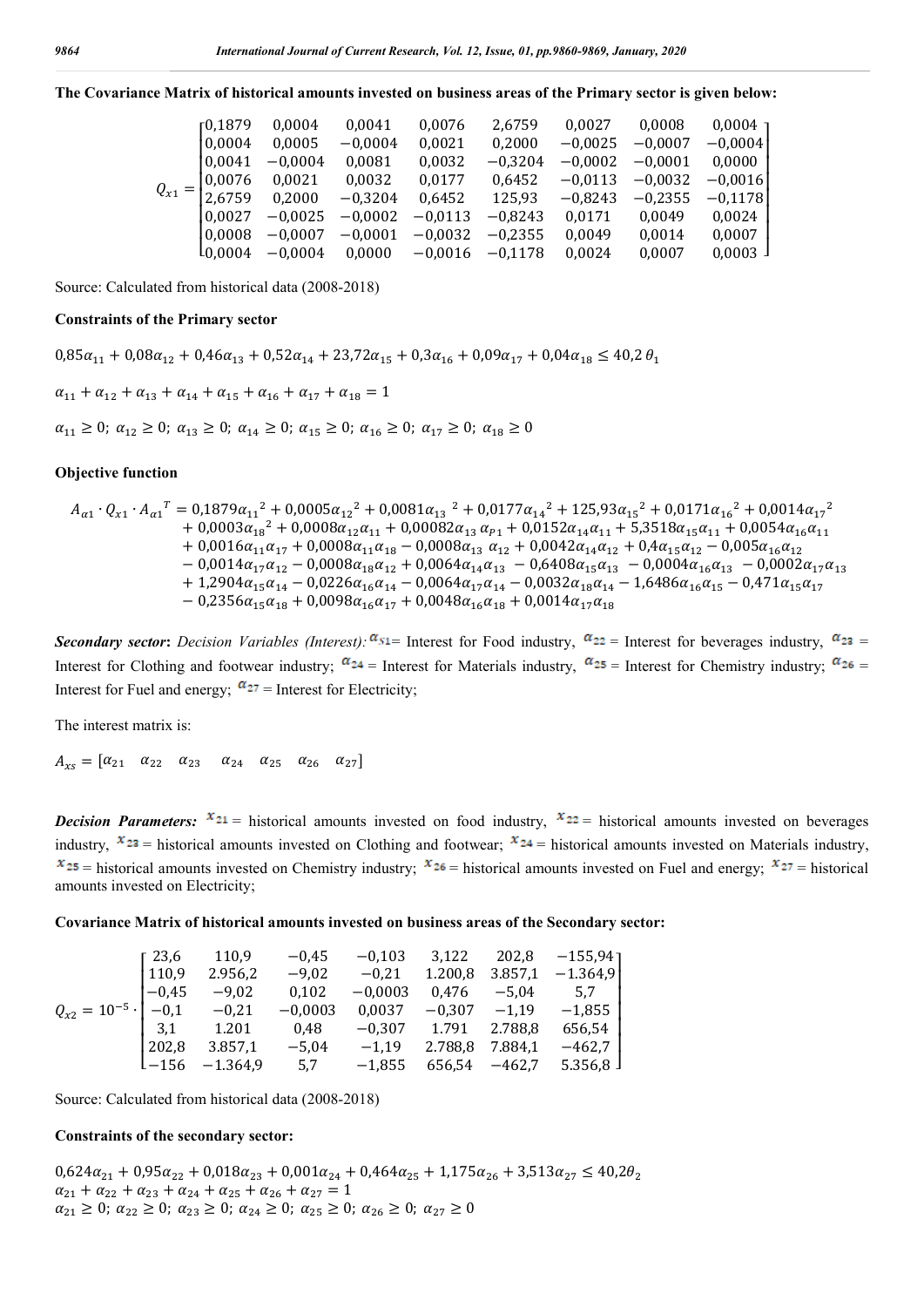### **Objective function**

 $A_{2x} \cdot Q_{x2} \cdot A_{2x}^T = 10^{-5} \cdot (23.6 \alpha_{21}^2 + 221.8 \alpha_{21} \alpha_{22} - 0.9 \alpha_{21} \alpha_{23} - 0.206 \alpha_{21} \alpha_{24} + 6.244 \alpha_{21} \alpha_{25} + 405.6 \alpha_{21} \alpha_{26} - 312 \alpha_{21} \alpha_{27}$ + 2.956,2 $\alpha_{22}^2$  – 18,04 $\alpha_{22} \alpha_{23}$  – 0,42 $\alpha_{22} \alpha_{24}$  + 2.402 $\alpha_{22} \alpha_{25}$  + 7.714,2 $\alpha_{22} \alpha_{26}$  – 2.729,8 $\alpha_{22} \alpha_{27}$  + 0,102 $\alpha_{23}$  $-$  0,0006 $\alpha_{23}\alpha_{24}$  + 0,952 $\alpha_{23}\alpha_{25}$  – 10,08 $\alpha_{23}\alpha_{26}$  + 11,4 $\alpha_{23}\alpha_{27}$  – 0,0037 $\alpha_{24}$ <sup>2</sup> – 0,614 $\alpha_{24}\alpha_{25}$  – 2,38 $\alpha_{24}\alpha_{26}$  $- 3,71\alpha_{24}\alpha_{27} + 1.791\alpha_{25}^2 + 5.577,6\alpha_{25}\alpha_{26} + 1.313,08\alpha_{25}\alpha_{27} + 7.884,1{\alpha_{26}}^2 - 925,4\alpha_{26}\alpha_{27}$  $+ 5.356.8\alpha_{27}{}^{2})$ 

## *Tertiary sector***:**

*Decision Variables (Interest):*  $\alpha_{31}$  = Interest for Health,  $\alpha_{32}$  = Interest for Education,  $\alpha_{33}$  = Interest for Culture and sports,  $\alpha_{34}$  = Interest for Universities,  $\alpha_{35}$  = Interest for Defense and Security;  $\alpha_{36}$  = Interest for Bank and Insurance,  $\alpha_{37}$  = Interest for Hotel and Tourism,  $\alpha_{38}$  = Interest for Commerce,  $\alpha_{39}$  = Interest for Tax inspections,  $\alpha_{310}$  = Interest for Infrastructures construction,  $a_{311}$  Interest for Transports,  $a_{312}$  Interest for Maintenance;  $a_{313}$  Interest for Mechanic,  $a_{314}$ =Interest for Information technologies;  $\alpha_{315}$  = Interest for Real estate.

#### **The interest matrix is:**

## $A_{\gamma T} = [\alpha_{31} \ \alpha_{32} \ \alpha_{33} \ \alpha_{34} \ \alpha_{35} \ \alpha_{36} \ \alpha_{37} \ \alpha_{38} \ \alpha_{39} \ \alpha_{310} \ \alpha_{311} \ \alpha_{312} \ \alpha_{313} \ \alpha_{314} \ \alpha_{315}]$

*Decision Parameters:*  $x_{31} =$  historical amounts invested on Health,  $x_{32} =$  historical amounts invested on Education,  $x_{33} =$ historical amounts invested on Culture and sports,  $x_{34}$  historical amounts invested on Universities,  $x_{35}$  historical amounts invested on Defense and Security;  $x_{36}$  historical amounts invested on Bank and Insurance,  $x_{37}$  historical amounts invested on Hotel and Tourism,  $x_{38}$  historical amounts invested on Commerce,  $x_{39}$  historical amounts invested on for Tax inspections,  $x_{310}$  historical amounts invested on Infrastructures construction,  $x_{311}$  historical amounts invested on Transports,  $x_{312}$ historical amounts invested on Maintenance and mechanic,  $x_{313} =$  historical amounts invested on Information technologies,  $x_{314} =$ historical amounts invested on Fuel,  $x_{315}$  historical amounts invested on Real estate.

**Table 4. Expected Values to allocate on the Tertiary sector business areas from 2019 until 2030**

| Parameter             | <b>Billions of USD</b> |
|-----------------------|------------------------|
| $E(\hat{x}_{31})$     | 2,62                   |
| $E(\widehat{x}_{32})$ | 3,11                   |
| $E(\hat{x}_{33})$     | 0.09                   |
| $E(\widehat{x}_{34})$ | 0,42                   |
| $E(\widehat{x}_{35})$ | 8,36                   |
| $E(\hat{x}_{36})$     | 0,53                   |
| $E(\widehat{x}_{37})$ | 0.21                   |
| $E(\hat{x}_{38})$     | 2,05                   |
| $E(\widehat{x}_{39})$ | 32,09                  |
| $E(\hat{x}_{310})$    | 2,54                   |
| $E(\hat{x}_{311})$    | 0,7                    |
| $E(\hat{x}_{312})$    | 0,004                  |
| $E(\hat{x}_{313})$    | 0,99                   |
| $E(\hat{x}_{314})$    | 1,17                   |
| $E(\hat{x}_{315})$    | 1,38                   |

Source: Calculated from forecast values

Covariance Matrix of historical amounts invested on business areas of the Tertiary sector ( $Q_{3x}$ ):

| 1,2       | 0.554    | $-0.0012$       | 0.07            | 1,7                  | $-0.073$             | $-0.022$        | 0.194                | 8.014                 | 0.37            | $-0,02$              | $-3 \cdot 10^{-7}$    | $-0.06$   | 0.17           | 0,11                 |
|-----------|----------|-----------------|-----------------|----------------------|----------------------|-----------------|----------------------|-----------------------|-----------------|----------------------|-----------------------|-----------|----------------|----------------------|
| 0,6       | 0.64     | 0,0111          | 0,073           | 0,612                | $-0.07$              | $-0.015$        | 0,044                | 4,42                  | 0,174           | $-0.6$               | 0,0001                | $-0.061$  | 0,197          | 0,0123               |
| $-0,0012$ | 0,0111   | 0,003           | 0,0012          | $-0,0341$            | $-0,0024$            | 0,002           | $-0.01$              | $-0,082$              | $-0,002$        | $-0,001$             | $0,3 \cdot 10^{-5}$   | 0,0005    | 0,008          | 0,001                |
| 0.07      | 0,073    | 0,0012          | 0,0102          | 0,131                | $-0.011$             | $-0,002$        | 0,0011               | 0,785                 | 0,032           | $-0.0085$            | $0.7 \cdot 10^{-5}$   | $-0,006$  | 0,027          | 0,0035               |
| 1,7       | 0,612    | $-0,0341$       | 0,131           | 5,31                 | $-0,21$              | $-0.04$         | $-0.04$              | 18,9                  | 0,93            | $-0.2$               | $-8.9 \cdot 10^{-5}$  | $-0,0013$ | 0,25           | 0,17                 |
| $-0.073$  | $-0.07$  | $-0,0024$       | $-0.011$        | $-0.21$              | 0,0252               | 0,0002          | 0,03                 | $-1,16$               | $-0.05$         | 0,0125               | $-0.4 \cdot 10^{-5}$  | 0.011     | $-0.03$        | $-0,002$             |
| $-0,022$  | $-0.015$ | 0.002           | $-0.002$        | $-0.04$              | 0.0002               | 0,003           | $-0.025$             | $-0,23$               | $-0.005$        | 0.0012               | $0.4 \cdot 10^{-3}$   | 0.01      | $-0.002$       | 0.0035               |
| 0,194     | 0,044    | $-0.01$         | 0,0011          | $-0.04$              | 0,03                 | $-0,025$        | 0,303                | 0,4121                | $-0,025$        | 0,02                 | $-7.4 \cdot 10^{-7}$  | $-0.1$    | $-0.02$        | $-0.03$              |
| 8,014     | 4.42     | $-0.082$        | 0,785           | 18,9                 | $-1,16$              | $-0.23$         | 0,412                | 124                   | 4,622           | $-0.22$              | $-36.1 \cdot 10^{-7}$ | $-0.4$    | 1.73           | 0,63                 |
| 0,37      | 0,174    | $-0,002$        | 0,032           | 0,93                 | $-0.05$              | $-0,005$        | $-0,025$             | 4,623                 | 0,223           | $-0,022$             | $0.3 - 10^{-7}$       | 0,01      | 0,074          | 0,049                |
| $-0.02$   | $-0.6$   | $-0.001$        | $-0.0085$       | $-0.2$               | 0,0125               | 0.0012          | 0.02                 | $-0.22$               | $-0.022$        | 0.03                 | $-1.7 \cdot 10^{-5}$  | 0,006     | $-0.0222$      | 0.007                |
| $-3.10$   | 0.0001   | $0.3 - 10^{-7}$ | $0.7 - 10^{-7}$ | $-8.9 \cdot 10^{-7}$ | $-0.4 \cdot 10^{-7}$ | $0.4 - 10^{-7}$ | $-7.4 \cdot 10^{-7}$ | $-36,1 \cdot 10^{-7}$ | $0.3 - 10^{-7}$ | $-1.7 \cdot 10^{-7}$ | $0.01 \cdot 10^{-5}$  | $2 - 10$  | $2,2 \cdot 10$ | $-1.2 \cdot 10^{-7}$ |
| $-0,06$   | $-0.061$ | 0.0005          | $-0,006$        | $-0.0013$            | 0.011                | 0.01            | $-0.1$               | $-0.4$                | 0.01            | 0,006                | $2 \cdot 10^{-5}$     | 0,061     | $-0.0132$      | 0,03                 |
| 0,17      | 0,197    | 0,008           | 0,027           | 0,25                 | $-0,03$              | $-0,002$        | $-0.02$              | 1,73                  | 0,074           | $-0,0222$            | $2.2 \cdot 10^{-5}$   | $-0,0132$ | 0,08           | 0,01                 |
| 0,11      | 0,0123   | 0.001           | 0,0035          | 0,17                 | $-0,002$             | 0,0035          | $-0.03$              | 0,63                  | 0,049           | 0.007                | $-1.2 \cdot 10^{-5}$  | 0,03      | 0.01           | 0,038                |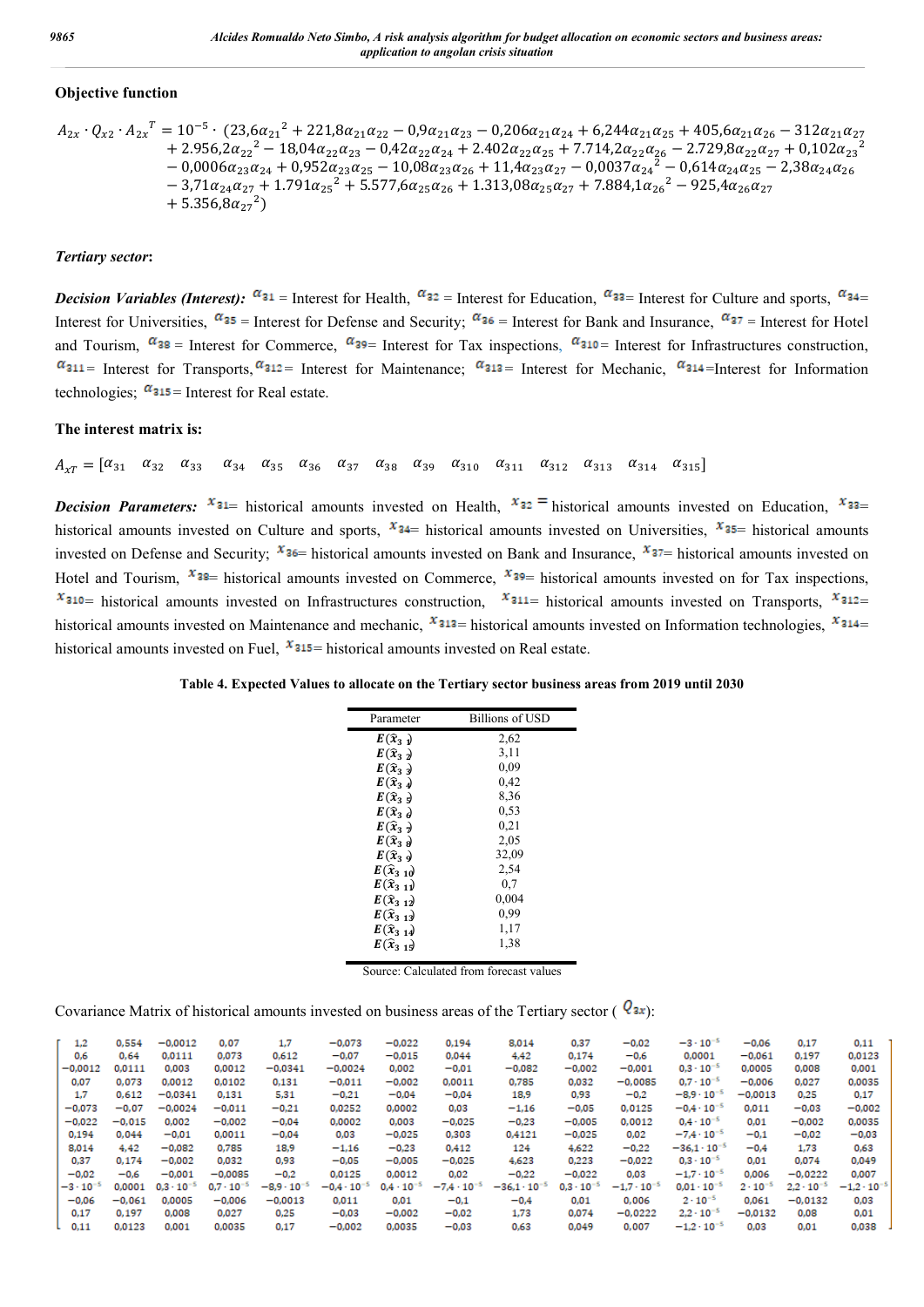$A_{2x} \cdot Q_{2x} \cdot A_{2x}^T = 1,2\alpha_{31}^2 + 1,2\alpha_{31}\alpha_{32} - 0,0024\alpha_{31}\alpha_{32} + 0,14\alpha_{31}\alpha_{34} + 3,4\alpha_{31}\alpha_{35} - 0,146\alpha_{31}\alpha_{36}$  $-0.044\alpha_{21}\alpha_{37} + 0.388\alpha_{31}\alpha_{38} + 16.028\alpha_{31}\alpha_{39} + 1.48\alpha_{31}\alpha_{310} - 0.04\alpha_{31}\alpha_{311} - 6$  $+10^{-5} \alpha_{21} \alpha_{312} - 0.12 \alpha_{31} \alpha_{313} + 0.34 \alpha_{31} \alpha_{314} + 0.22 \alpha_{31} \alpha_{315} + 0.64 \alpha_{32}^2 + 0.022 \alpha_{32} \alpha_{33}$ +  $0.146\alpha_{32}\alpha_{34} + 1.224\alpha_{32}\alpha_{35} - 0.14\alpha_{32}\alpha_{36} - 0.06\alpha_{32}\alpha_{37} + 0.088\alpha_{32}\alpha_{38} + 8.84\alpha_{32}\alpha_{39}$  $+0.348\alpha_{22}\alpha_{310} -1.2\alpha_{32}\alpha_{311} +0.0002\alpha_{32}\alpha_{312} -0.122\alpha_{32}\alpha_{313} +0.394\alpha_{32}\alpha_{314}$ + 0,0246  $\alpha_{32}\alpha_{315}$  + 0,003  $\alpha_{33}$ <sup>2</sup> + 0,0024  $\alpha_{33}\alpha_{34}$  - 0,0682  $\alpha_{33}\alpha_{35}$  - 0,0048  $\alpha_{33}\alpha_{36}$ +  $0.004\alpha_{33}\alpha_{37} - 0.02\alpha_{33}\alpha_{38} - 0.164\alpha_{33}\alpha_{39} - 0.004\alpha_{33}\alpha_{310} - 0.002\alpha_{33}\alpha_{311} + 0.6$  $+10^{-5} \alpha_{33} \alpha_{312} + 0.001 \alpha_{33} \alpha_{313} + 0.016 \alpha_{33} \alpha_{314} + 0.002 \alpha_{33} \alpha_{315} + 0.0102 \alpha_{34}^2 + 0.262 \alpha_{34} \alpha_{35}$  $-0.022 \alpha_{34} \alpha_{36}$  $-0.004\alpha_{24}\alpha_{37}+0.0022\alpha_{34}\alpha_{38}+1.57\alpha_{24}\alpha_{39}+0.064\alpha_{24}\alpha_{310}-0.017\alpha_{34}\alpha_{311}$ + 1,4 ·  $10^{-5}a_{34}a_{312} - 0.012a_{34}a_{313} + 0.054a_{34}a_{314} + 0.007a_{34}a_{315} + 5.312a_{35}^2$  $-0.42\alpha_{35}\alpha_{36} - 0.08\alpha_{35}\alpha_{37} - 0.08\alpha_{35}\alpha_{38} + 37.8\alpha_{35}\alpha_{39} + 1.86\alpha_{35}\alpha_{310} - 0.4\alpha_{35}\alpha_{311} - 17.8$  $+10^{-5} \alpha_{35} \alpha_{312} - 0.0026 \alpha_{35} \alpha_{313} + 0.5 \alpha_{35} \alpha_{314} + 0.007 \alpha_{35} \alpha_{315} + 0.0252 \alpha_{36}^2 + 0.0004 \alpha_{36} \alpha_{37}$ +  $0.06a_{26}a_{38} - 2.32a_{26}a_{39} - 0.1a_{26}a_{310} + 0.025a_{26}a_{311} - 0.8 \cdot 10^{-5}a_{26}a_{312}$ +  $0.022\alpha_{36}\alpha_{313} - 0.06\alpha_{36}\alpha_{314} - 0.004\alpha_{36}\alpha_{315} + 0.003\alpha_{37}^2 - 0.05\alpha_{37}\alpha_{38} - 0.46\alpha_{37}\alpha_{39}$  $-0.01\alpha_{37}\alpha_{310} + 0.0024\alpha_{37}\alpha_{311} + 0.8\cdot 10^{-5}\alpha_{37}\alpha_{312} + 0.02\alpha_{37}\alpha_{313} + 0.007\alpha_{37}\alpha_{315}$ +  $0.303\alpha_{38}^2$  +  $0.824\alpha_{38}\alpha_{39}$  -  $0.05\alpha_{38}\alpha_{310}$  +  $0.04\alpha_{38}\alpha_{311}$  -  $14.8\cdot10^{-5}\alpha_{38}\alpha_{312}$  -  $0.2\alpha_{38}\alpha_{313}$  $-0.04\alpha_{38}\alpha_{314} - 0.06\alpha_{38}\alpha_{315} + 124\alpha_{39}^2 + 9.246\alpha_{39}\alpha_{310} - 0.44\alpha_{39}\alpha_{311} - 72.2 \cdot 10^{-5}\alpha_{39}\alpha_{312}$  $-0.8\alpha_{39}\alpha_{313} + 3.46\alpha_{39}\alpha_{314} + 1.26\alpha_{39}\alpha_{315} + 0.223\alpha_{310}^2 - 0.088\alpha_{310}\alpha_{311} + 0.6$  $10^{-5}$  $\alpha_{310}$  $\alpha_{312}$  + 0,02 $\alpha_{310}$  $\alpha_{313}$  + 0,148 $\alpha_{310}$  $\alpha_{314}$  + 0,098 $\alpha_{310}$  $\alpha_{315}$  + 0,03 $\alpha_{311}$ <sup>2</sup> - 3,4  $\cdot 10^{-5} \alpha_{311} \alpha_{312} + 0.012 \alpha_{311} \alpha_{313} - 0.0444 \alpha_{311} \alpha_{314}$ +  $0.014\alpha_{311}\alpha_{315}+0.01\cdot 10^{-5}\alpha_{312}^2+4\cdot 10^{-5}\alpha_{312}\alpha_{313}+4.4\cdot 10^{-5}\alpha_{312}\alpha_{314}-2.4$  $+10^{-5} \alpha_{312} \alpha_{315} + 0.061 \alpha_{313}^2 - 0.0264 \alpha_{313} \alpha_{314} + 0.06 \alpha_{313} \alpha_{315} + 0.08 \alpha_{314}^2 + 0.02 \alpha_{314} \alpha_{315}$ +  $0.038a_{315}^2$ 

**Constraints of the tertiary sector:**

 $2.62\alpha_{21} + 3.11\alpha_{32} + 0.09\alpha_{33} + 0.42\alpha_{34} + 8.36\alpha_{35} + 0.53\alpha_{36} + 0.21\alpha_{37} + 2.05\alpha_{38} + 32.09\alpha_{39}$ + 2,54 $\alpha_{310}$  + 0,7 $\alpha_{311}$  + 0,004 $\alpha_{312}$  + 0,99 $\alpha_{313}$  + 1,17 $\alpha_{314}$  + 1,38 $\alpha_{315}$   $\leq$  40,2 $\theta_3$ 

 $\alpha_{31} + \alpha_{32} + \alpha_{33} + \alpha_{34} + \alpha_{35} + \alpha_{36} + \alpha_{37} + \alpha_{38} + \alpha_{39} + \alpha_{310} + \alpha_{311} + \alpha_{312} + \alpha_{313} + \alpha_{314} + \alpha_{315} = 1$ 

 $\alpha_{31} \geq 0$ ;  $\alpha_{32} \geq 0$ ;  $\alpha_{33} \geq 0$ ;  $\alpha_{34} \geq 0$ ;  $\alpha_{35} \geq 0$ ;  $\alpha_{36} \geq 0$ ;  $\alpha_{37} \geq 0$ ;  $\alpha_{38} \geq 0$ ;  $\alpha_{39} \geq 0$ ;  $\alpha_{310} \geq 0$ ;  $\alpha_{311}$  $\geq 0$ ;  $\alpha_{312} \geq 0$   $\alpha_{313} \geq 0$ ;  $\alpha_{314} \geq 0$ ;

 $2.22220$ 

 $\alpha_{315} \geq 0$ 

#### **General Risk Multiple objective Minimization Model for Angola**

Taking the four objective functions and its constraints, the multiple objective minimization risk model for Angola is the given by the following expression:

Min 0,756
$$
\theta_1^2 + 0.66\theta_1\theta_2 - 1.224\theta_1\theta_3 + 0.666\theta_2^2 - 1.416\theta_2\theta_3 + 1.254\theta_3^2
$$
  
\nMin 0,1879 $\alpha_{11}^2 + 0.0005\alpha_{12}^2 + 0.0081\alpha_{13}^2 + 0.0177\alpha_{14}^2 + 125.93\alpha_{15}^2 + 0.0171\alpha_{16}^2 + 0.0014\alpha_{17}^2$   
\n $+ 0.0003\alpha_{18}^2 + 0.0008\alpha_{12}\alpha_{11} + 0.00082\alpha_{13}\alpha_{p1} + 0.0152\alpha_{14}\alpha_{11} + 5.3518\alpha_{15}\alpha_{11}$   
\n $+ 0.0054\alpha_{16}\alpha_{11} + 0.0016\alpha_{11}\alpha_{17} + 0.0008\alpha_{11}\alpha_{18} - 0.0008\alpha_{13}\alpha_{12} + 0.0042\alpha_{14}\alpha_{12}$   
\n $+ 0.4\alpha_{15}\alpha_{12} - 0.005\alpha_{16}\alpha_{12} - 0.0014\alpha_{17}\alpha_{12} - 0.0008\alpha_{18}\alpha_{12} + 0.0064\alpha_{14}\alpha_{13}$   
\n $- 0.6408\alpha_{15}\alpha_{13} - 0.0004\alpha_{16}\alpha_{13} - 0.0002\alpha_{17}\alpha_{13} + 1.2904\alpha_{15}\alpha_{14} - 0.0226\alpha_{16}\alpha_{14}$   
\n $- 0.0064\alpha_{17}\alpha_{14} - 0.0032\alpha_{18}\alpha_{14} - 1.6486\alpha_{16}\alpha_{15} - 0.471\alpha_{15}\alpha_{17} - 0.2356\alpha_{15}\alpha_{18}$   
\n $+ 0.0098\alpha_{16}\alpha_{17} + 0.0048\alpha_{16}\alpha_{18} + 0.0014\alpha_{$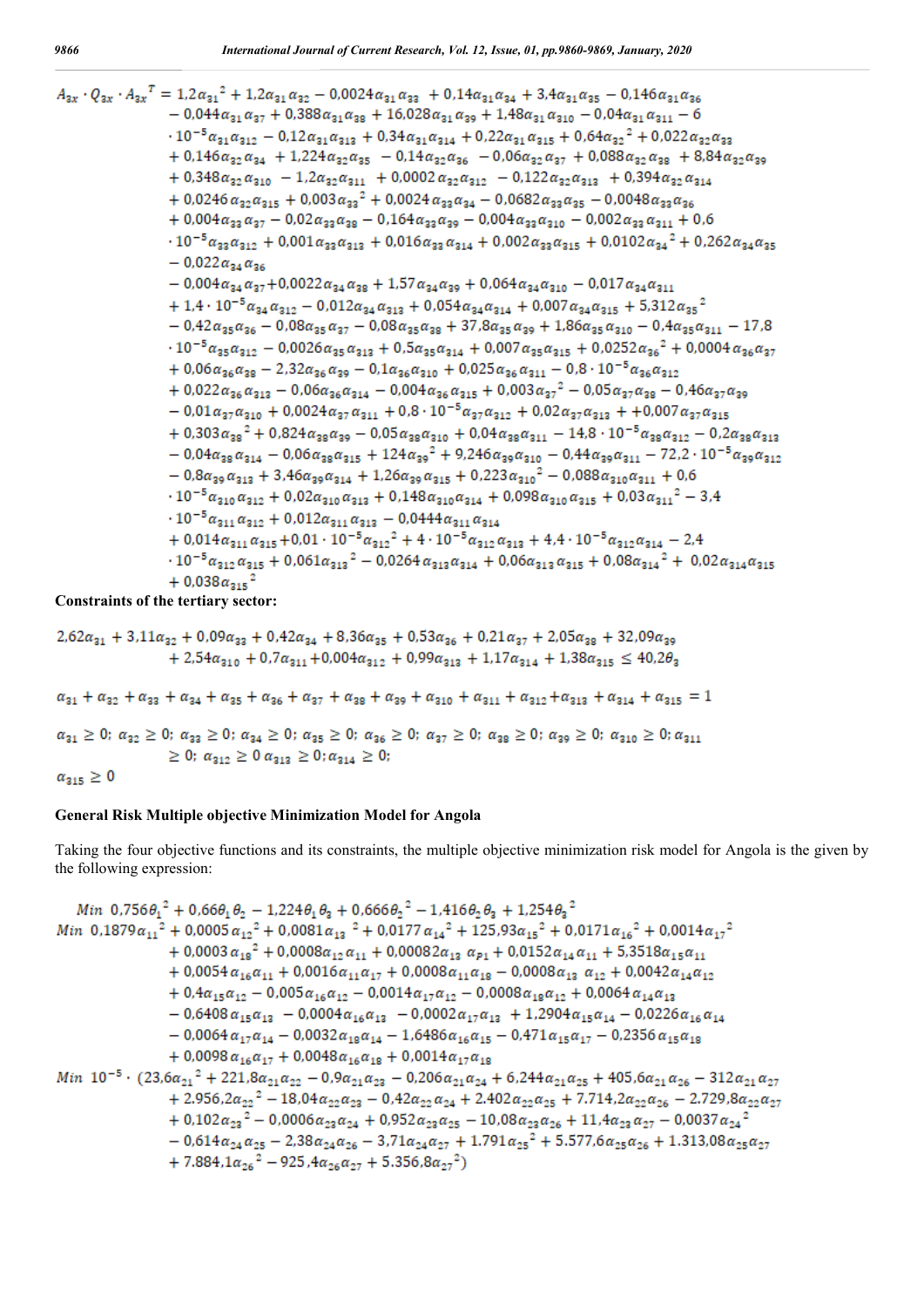**Subject to:** 

$$
12\theta_1 + 17,4\theta_2 + 10,8\theta_3 \le 40,2
$$
\n
$$
\theta_1 + \theta_2 + \theta_3 = 1
$$
\n
$$
0.85\alpha_{11} + 0.08\alpha_{12} + 0.46\alpha_{13} + 0.52\alpha_{14} + 23,72\alpha_{15} + 0.3\alpha_{16} + 0.09\alpha_{17} + 0.04\alpha_{18} \le 40,2\theta_1
$$
\n
$$
\alpha_{11} + \alpha_{12} + \alpha_{13} + \alpha_{14} + \alpha_{15} + \alpha_{16} + \alpha_{17} + \alpha_{18} = 1
$$
\n
$$
0.624\alpha_{21} + 0.95\alpha_{22} + 0.018\alpha_{23} + 0.001\alpha_{24} + 0.464\alpha_{25} + 1.175\alpha_{26} + 3,513\alpha_{27} \le 40,2\theta_2
$$
\n
$$
\alpha_{21} + \alpha_{22} + \alpha_{23} + \alpha_{24} + \alpha_{25} + \alpha_{26} + \alpha_{27} = 1
$$
\n
$$
2.62\alpha_{31} + 3,11\alpha_{32} + 0.09\alpha_{33} + 0.42\alpha_{34} + 8,36\alpha_{35} + 0.53\alpha_{36} + 0.21\alpha_{37} + 2,05\alpha_{38} + 32,09\alpha_{39} + 2,54\alpha_{310} + 0.7\alpha_{311} + 0.004\alpha_{312} + 0.99\alpha_{313} + 1.17\alpha_{314} + 1.38\alpha_{315} \le 40,2\theta_3
$$
\n
$$
\alpha_{31} + \alpha_{32} + \alpha_{33} + \alpha_{34} + \alpha_{35} + \alpha_{36} + \alpha_{37} + \alpha_{38} + \alpha_{39} + \alpha_{310} + \alpha_{311} + \alpha_{312} + \alpha_{313} + \alpha_{314} + \alpha_{315} = 1
$$
\n
$$
\alpha_{11} \ge 0; \
$$

# **RESULTS**

**Table 5**: Results by the three economic sectors of the financial risk minimization model included on the algorithm for Angola

**Table 5. Results by the three economic sectors of the financial risk minimization model included on the algorithm for Angola**

| Sectors   | θ     |
|-----------|-------|
| Primary   | 22,4% |
| Secondary | 39,3% |
| Tertiary  | 38,3% |
| TOTAL     | 100%  |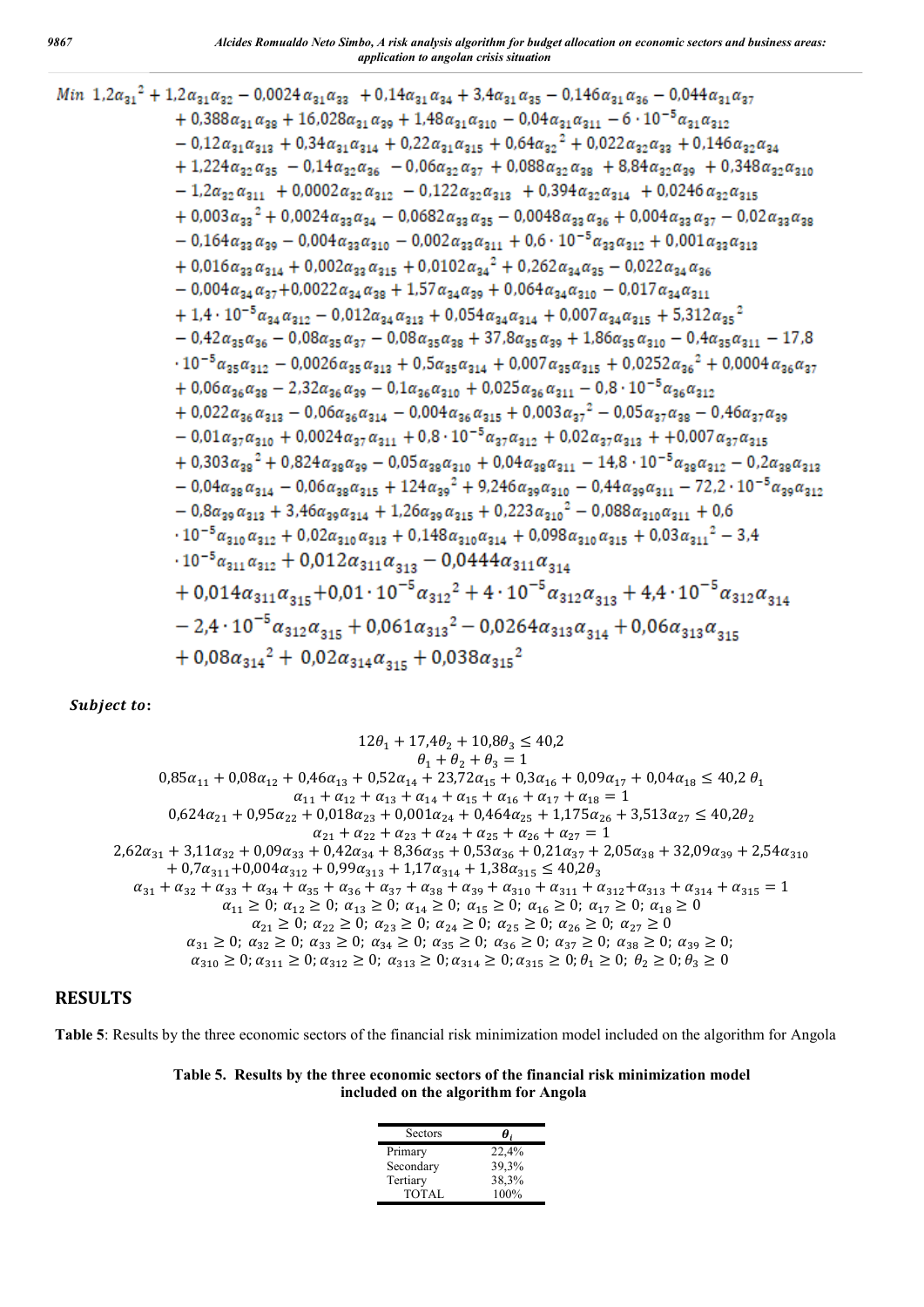| Ord.                               | Law risk business areas                 | Moderate risk business areas | High risk business areas |                           |                     |               |                                           |                |                     |
|------------------------------------|-----------------------------------------|------------------------------|--------------------------|---------------------------|---------------------|---------------|-------------------------------------------|----------------|---------------------|
|                                    | $x_{mi}$                                | m                            | $\alpha_{mi}$            | $x_{mi}$                  | m                   | $\alpha_{mi}$ | $x_{mi}$                                  |                | $\alpha_{mi}$       |
| 1 <sup>st</sup>                    | Clothing and footwear                   | $\overline{2}$               | 49,5%                    | Mechanic<br>Information   | 3                   | 7%            | Food industry                             | $\overline{c}$ | $1\%$               |
| 2 <sup>nd</sup><br>3 <sup>th</sup> | Materials industry<br>Forest            | 2<br>$\mathbf{1}$            | 49,3%<br>26,5%           | technology<br>Real estate | 3<br>$\overline{c}$ | 5,1%<br>3%    | Education<br>Beverages industry           | 3<br>2         | 0,53%<br>0,13%      |
| $4^{\text{th}}$<br>5 <sup>th</sup> | Maintenance<br>Other minerals           | $\overline{3}$<br>1          | 18%<br>17,6%             |                           |                     |               | Electricity<br>Oil and Gas                | 2              | 0,03%<br>$0,0001\%$ |
| $6^{\text{th}}$<br>7 <sup>th</sup> | Iron extraction<br>Culture and sports   | $\,1$<br>3                   | 16,5%<br>16%             |                           |                     |               | Fuel and energy<br>Commerce               | 3<br>3         | $0\%$<br>$0\%$      |
| 8 <sup>th</sup><br>9 <sup>th</sup> | Hotel and tourism<br>Diamond extraction | 3<br>$\mathbf{1}$            | 15,4%<br>14%             |                           |                     |               | Health<br>Chemistry industry              | 3<br>2         | $0\%$<br>$0\%$      |
| $10^{\text{th}}$                   | Universities                            | $\overline{3}$               | 13,1%                    |                           |                     |               | Tax inspections<br><b>Infrastructures</b> | 3              | $0\%$               |
| $11^{th}$                          | Fisheries                               | $\mathbf{1}$                 | 13%                      |                           |                     |               | construction                              | 3              | $0\%$               |
| $12^{th}$                          | Livestock                               | 1                            | 12,4%                    |                           |                     |               | Agriculture                               |                | $0\%$               |
| $13^{\text{th}}$                   | Bank and insurance                      | 3                            | 12%                      |                           |                     |               | Defense and security                      | 3              | $0\%$               |
| 14 <sup>th</sup>                   | <b>Transports</b>                       | 3                            | 10,1%                    |                           |                     |               |                                           |                |                     |

#### **Table 6. Results by the business areas of the financial risk minimization model included on the algorithm for Angola**

## **DISCUSSION**

Markowitz optimizations model of the algorithm show that, for financial risk minimization, when allocating budget for investments in Angola, is necessary to equilibrate the three economic sectors. Primary sector should benefit 22,4% of the budget from the government and the private investors. Secondary sector would benefit 39,3% and tertiary sector with 38,3%. The major part of the primal resources is exported. This situation does not help the growing of Angolan economy. Government has been allocating to this sector only 17% of the budget (CEICUCAN C. , 2016). We think that this sector is the one can bring to much money for the government, companies and will be the support of secondary sector to develop industries. The very good business areas to make investments (with low risk) would include Clothing and footwear industry, Materials industry, Forest, Maintenance, Other minerals extraction, Iron extraction, Culture and sports, Hotel and tourism, Diamond extraction, Universities, Fisheries, Livestock, Bank and insurance and Transports. Mechanic, Information technology and Real estate, would be included in Moderate risk business areas. High risk business areas would involve Food industry, Education, Beverages industry, Electricity, Oil and Gas, Fuel and energy, Commerce, Health, Chemistry industry, Tax inspections, Infrastructures construction, Agriculture, Defense and security. Unfortunately Angola has been allocating significant budget to Defense and security, Electricity, Oil and Gas, Fuel and energy, Tax inspections. This situation does not help to return the expected values of the investment amount as referred (CEICUCAN C. d., 2014). In the high risk business areas we remarks that, the lake development of transformer industry in Angola, obviously do not help Agriculture to become a very rental business area. Beverages industry is being affected by its law prices in the Angolan market. Oil and Gas are also affected by the international market law prices. The Angolan Commerce is living strong difficulties because the major of products came from abroad and the access to the USD is very limited. The government imports more than 75% of Fuel with international market prices and sells it in Angola with the local law prices (Simbo, 2011). Defense and security receives too much money from the government but does not generate any money back.

#### **Conclusion**

Algorithms and optimization models help the decision making once selecting portfolio or allocating budget on several business areas taking to account the financial risks. Also help to reduce the impact of the crisis. Angola must equilibrate the three economic sectors for financial risk minimization, allocating 22,4% of the investments budget to the Primary sector, 39,3% to the Secondary sector and 38,3% to the Tertiary. Until 2030, the very good business areas for making investments in Angola will be Clothing and footwear industry, Materials industry, Forest, Maintenance, Other minerals extraction, Iron extraction, Culture and sports, Hotel and tourism, Diamond extraction, Universities, Fisheries, Livestock, Bank and insurance and Transports. We also can invest in Mechanic, Information technology and Real estate which are Moderate financial risk business areas. Very attention must be taken investing on Food industry, Education, Beverages industry, Electricity, Oil and Gas, Fuel and energy, Commerce, Health, Chemistry industry, Tax inspections, Infrastructures construction, Agriculture, Defense and security which are the High risk business areas.

## **REFERENCES**

Ban K, Guddat, Klatte, Kummer, & Tammer. 1983. Non-linear Parametric Optimization. *Springer*. Bolder, D. J. 2015. Fixed-Income Portfolio Analytics. *Springuer* . CEICUCAN, C. 2016. *Relatório Económico de Angola.* Luanda/Angola: Universidade Católica de Angola. CEICUCAN, C. d. 2011. *Relatório Económico de Angola.* Luanda: Universidade Católica de Angola.